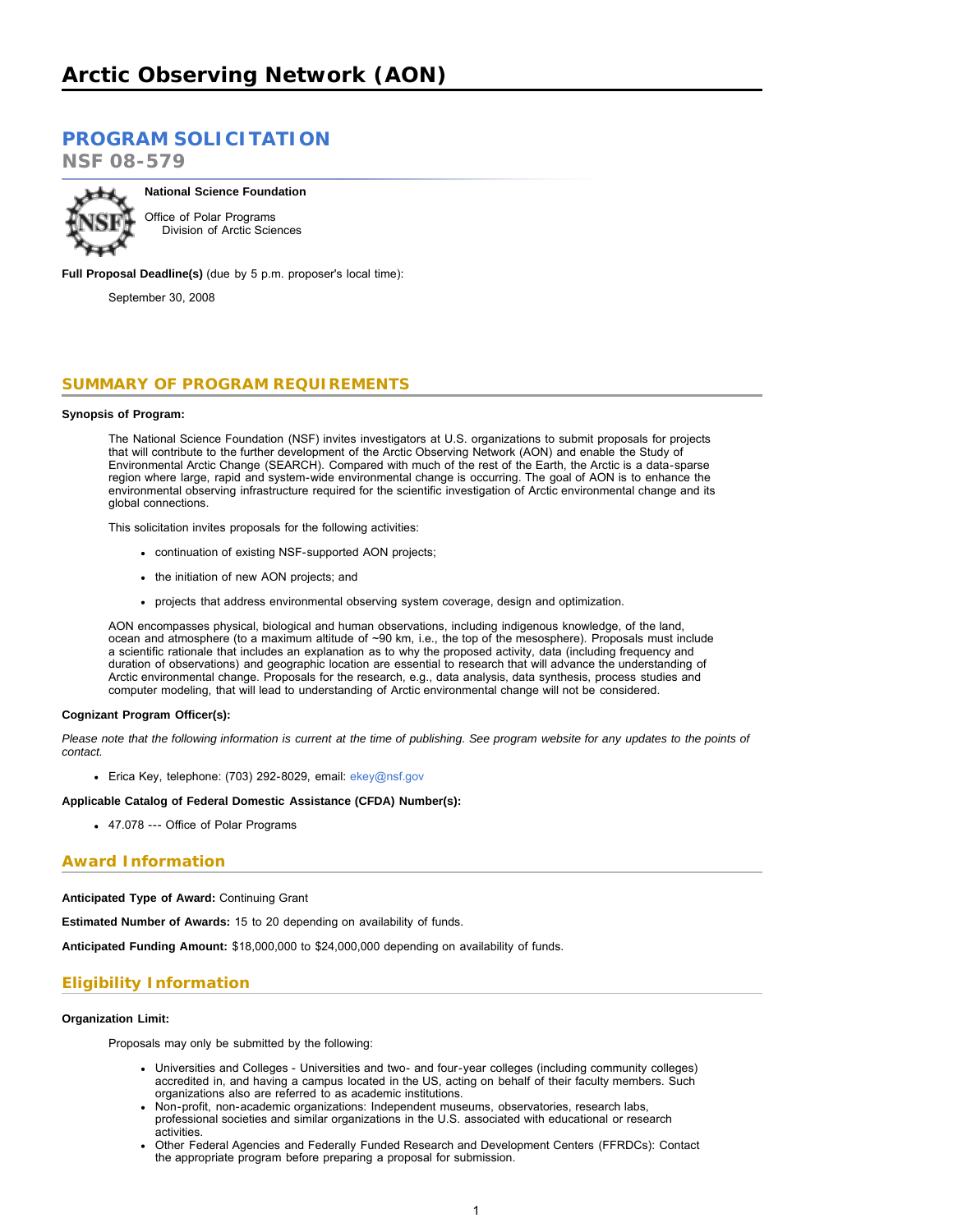## **PI Limit:**

## None Specified

## **Limit on Number of Proposals per Organization:**

None Specified

## **Limit on Number of Proposals per PI:**

None Specified

# **Proposal Preparation and Submission Instructions**

### **A. Proposal Preparation Instructions**

- **Letters of Intent:** Not Applicable
- **Preliminary Proposal Submission:** Not Applicable
- **Full Proposal Preparation Instructions:**This solicitation contains information that supplements the standard NSF Proposal and Award Policies and Procedures Guide, Part I: Grant Proposal Guide (GPG) proposal preparation guidelines. Please see the full text of this solicitation for further information

### **B. Budgetary Information**

- **Cost Sharing Requirements:** Cost Sharing is not required under this solicitation.
- **Indirect Cost (F&A) Limitations:** Not Applicable
- **Other Budgetary Limitations:** Not Applicable

## **C. Due Dates**

- **Full Proposal Deadline(s)** (due by 5 p.m. proposer's local time):
	- September 30, 2008

# **Proposal Review Information Criteria**

**Merit Review Criteria:** National Science Board approved criteria apply.

# **Award Administration Information**

**Award Conditions:** Additional award conditions apply. Please see the full text of this solicitation for further information.

<span id="page-1-0"></span>**Reporting Requirements:** Standard NSF reporting requirements apply.

## **TABLE OF CONTENTS**

- **[Summary of Program Requirements](#page-0-0)**
- I. **[Introduction](#page-2-0)**
- II. **[Program Description](#page-2-1)**
- III. **[Award Information](#page-4-0)**
- IV. **[Eligibility Information](#page-4-1)**
- V. **[Proposal Preparation and Submission Instructions](#page-4-2)**
	- A. [Proposal Preparation Instructions](#page-4-2)
		- B. [Budgetary Information](#page-6-0) C. [Due Dates](#page-6-1)
		- D. [FastLane Requirements](#page-6-2)
- VI. **[NSF Proposal Processing and Review Procedures](#page-7-0)**
	- A. [NSF Merit Review Criteria](#page-7-1)
	- B. [Review and Selection Process](#page-7-2)
- VII. **[Award Administration Information](#page-8-0)**
	- A. [Notification of the Award](#page-8-1)
		- B. [Award Conditions](#page-8-2) C. [Reporting Requirements](#page-9-0)
- VIII. **[Agency Contacts](#page-9-1)**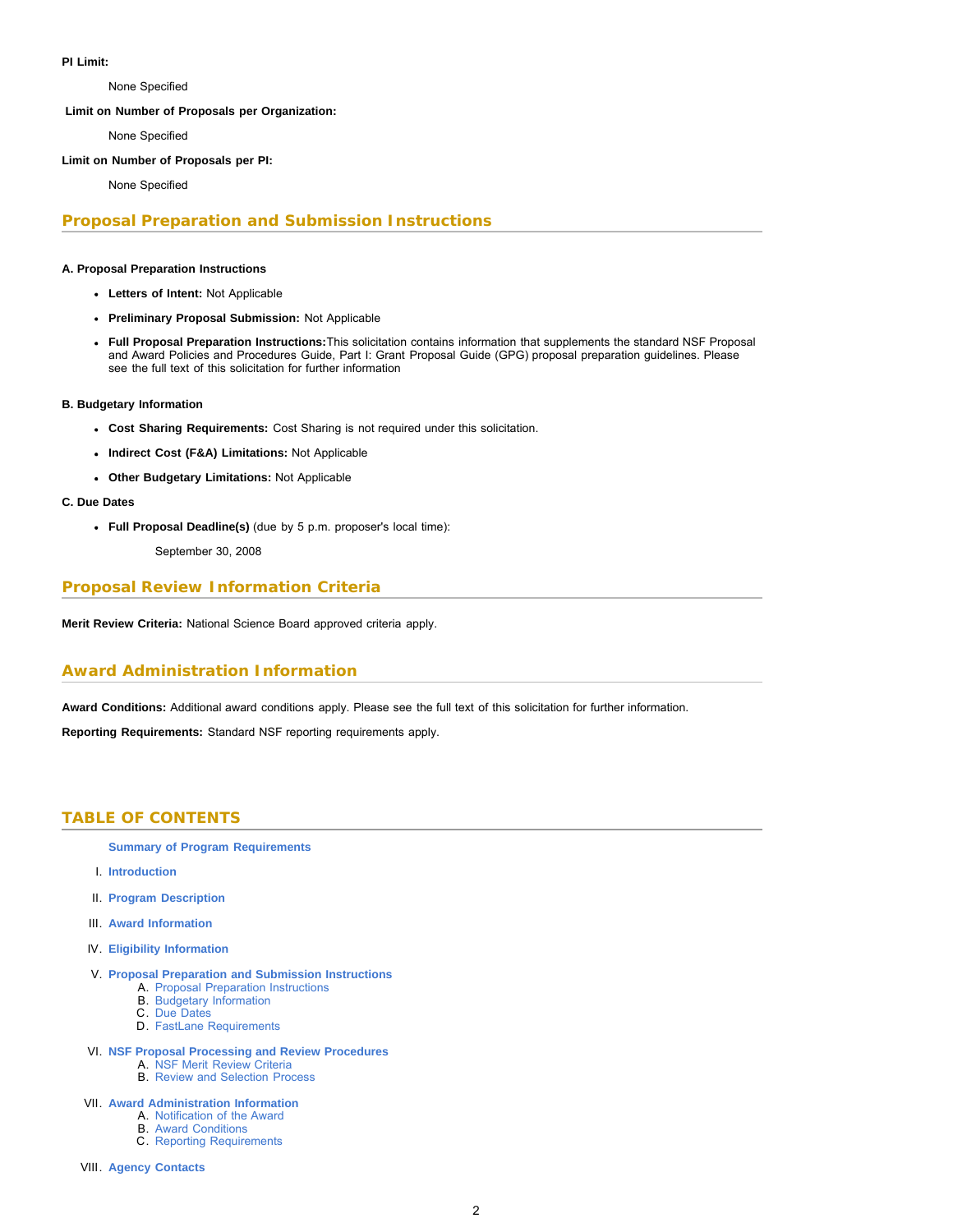# <span id="page-2-0"></span>**I. INTRODUCTION**

The Division of Arctic Sciences in the Office of Polar Programs (OPP) invests in scientific research about the arctic region and related research and operational support. Science programs are suitable for disciplinary, multidisciplinary and broad, interdisciplinary investigations directed toward both the Arctic as a region of special scientific interest and a region important to the global system. Models indicate that the Arctic is among the regions most sensitive to environmental change. Climate records and human settlement spanning thousands of years, as well as vast landscapes and partially ice-covered oceans, provide a unique basis for integrated research on global systems and human adaptation.

OPP disciplinary interests appropriate to the Arctic Natural Sciences program encompass the atmospheric, biological, cryospheric, earth, and ocean sciences. A broad spectrum of social sciences research is funded through the Arctic Social Sciences program. The Arctic System Science program provides the unique opportunity for interdisciplinary investigations of the Arctic as a system. OPP also encourages research relevant to both polar regions, especially glaciology, permafrost, sea ice, oceanography, and ecology. The Arctic Observing Network program supports the design and implementation of a broad network of long-term observations of the Arctic useful to a wide segment of the arctic community. The integration of research with education is consistent with NSF's merit review criteria and is encouraged by OPP in proposals to the research programs. Proposals may seek funding for pilot projects linking research with education through the Arctic Research and Education program. Arctic research projects that partner with schools, students (K-12 and higher), and communities in the North and that improve the public's understanding of science and basic research are strongly encouraged.

The Foundation is one of 12 Federal agencies that sponsor or conduct arctic science, engineering, and related activities. As mandated by the Arctic Research and Policy Act of 1984, Federal interagency research planning is coordinated through the Interagency Arctic Research Policy Committee (IARPC), which is chaired by NSF.

The United States Arctic Research and Policy Act of 1984 defines the Arctic as all areas north of the Arctic Circle and all United States territory north and west of the boundary formed by the Porcupine, Yukon, and Kuskokwim Rivers; all contiguous seas including the Arctic Ocean and the Beaufort, Bering, and Chukchi seas; and the Aleutian chain. Field projects falling outside these boundaries but directly related to arctic science and engineering conditions, or issues, such as laboratory and theoretical studies, may also be appropriate; OPP recommends contacting the program director to verify the appropriateness of the proposed study before preparing a proposal.

Because the Arctic is the homeland of numerous Native peoples, special attention must be given to all aspects of research and education that may potentially impact their lives. An interagency statement of "Principles for the Conduct of Research in the Arctic" has been developed. All arctic research grantees are expected to abide by these principles, which can be found at [http://www.nsf.gov/od/opp/arctic/conduct.jsp.](http://www.nsf.gov/od/opp/arctic/conduct.jsp) Researchers may find helpful information in the "Guidelines for Improved Cooperation between Arctic Researchers and Northern Communities" at [http://www.arcus.org/guidelines](http://www.nsf.gov/cgi-bin/good-bye?http://www.arcus.org/guidelines).

The Study of Environmental ARctic CHange (SEARCH) is an interagency effort to study changes occurring in the arctic system ([http://www.arcus.org/SEARCH/index.php\)](http://www.nsf.gov/cgi-bin/good-bye?http://www.arcus.org/SEARCH/index.php). NSF is among the agencies contributing to this effort, which is also gaining support as a major international effort as the International Study of Arctic Change (ISAC). SEARCH themes supported by the Arctic Sciences Division will be guided by the research community through avenues such as the SEARCH Science Steering Committee, the SEARCH Open Science Meeting and the SEARCH Implementation Workshop held in May 2005. The Division of Arctic Sciences has funded components of SEARCH research through special announcements of opportunity and expects to continue supporting the development of SEARCH through special announcements and through this program solicitation, depending on the availability of funds.

# <span id="page-2-1"></span>**II. PROGRAM DESCRIPTION**

NSF has been supporting science-driven Arctic environmental observing projects since 1999. The scope of NSF-supported Arctic environmental observing activities subsequently increased as a result of its International Polar Year (IPY) competitions to begin the development and deployment of a science-driven Arctic Observing Network (AON) that enables research into Arctic environmental change, i.e., the 'Study of Environmental Arctic Change (SEARCH)'. In April 2007, the U.S. Inter-Agency Arctic Research Policy Committee (IARPC) charged the IARPC staff with the development of AON as part of the implementation of SEARCH and as a lasting legacy of IPY. This solicitation represents a further NSF contribution to the development of AON and implementation of SEARCH during IPY and beyond.

The Arctic environment is changing. The changes are large, rapid and system-wide. They have few equals elsewhere on Earth, and some are occurring at greater rates than predicted by computer models. Arctic environmental change has regional and global implications, and continued changes will have significant Arctic and worldwide environmental and societal consequences.

Nothing illustrates the scale of Arctic environmental change, and the sensitivity of the Arctic environment and its global importance, better than the dramatic and unforeseen recession of the Arctic sea ice cover in summer 2007. That the rate of sea ice change far exceeded computer model results also exemplifies the uncertainties inherent in predictions of Arctic system change, and the need to identify the source of those uncertainties. Large changes such as the summer 2007 sea ice minimum and what it reveals about system-wide uncertainty and predictive capability underscore the need for continued and greater vigilance via enhanced environmental observing infrastructure that is coordinated, integrated and sustained.

The magnitude and rate of the system-wide environmental changes in the Arctic are such that there is broad consensus that enhanced Arctic environmental observing capabilities are critically important - see, for example, *The Scope of Science for the International Polar Year 2007-2008* by the IPY Joint Committee. Current environmental observing capabilities are not adequate to support the research, e.g., data analysis, data synthesis, process studies, and computer modeling, that is essential for better understanding of the regional and global causes and consequences of Arctic environmental change. Without improved environmental observing capabilities and understanding of Arctic environmental change, regional and global society's ability to anticipate, predict and develop effective adaptive responses to future environmental changes will be severely limited.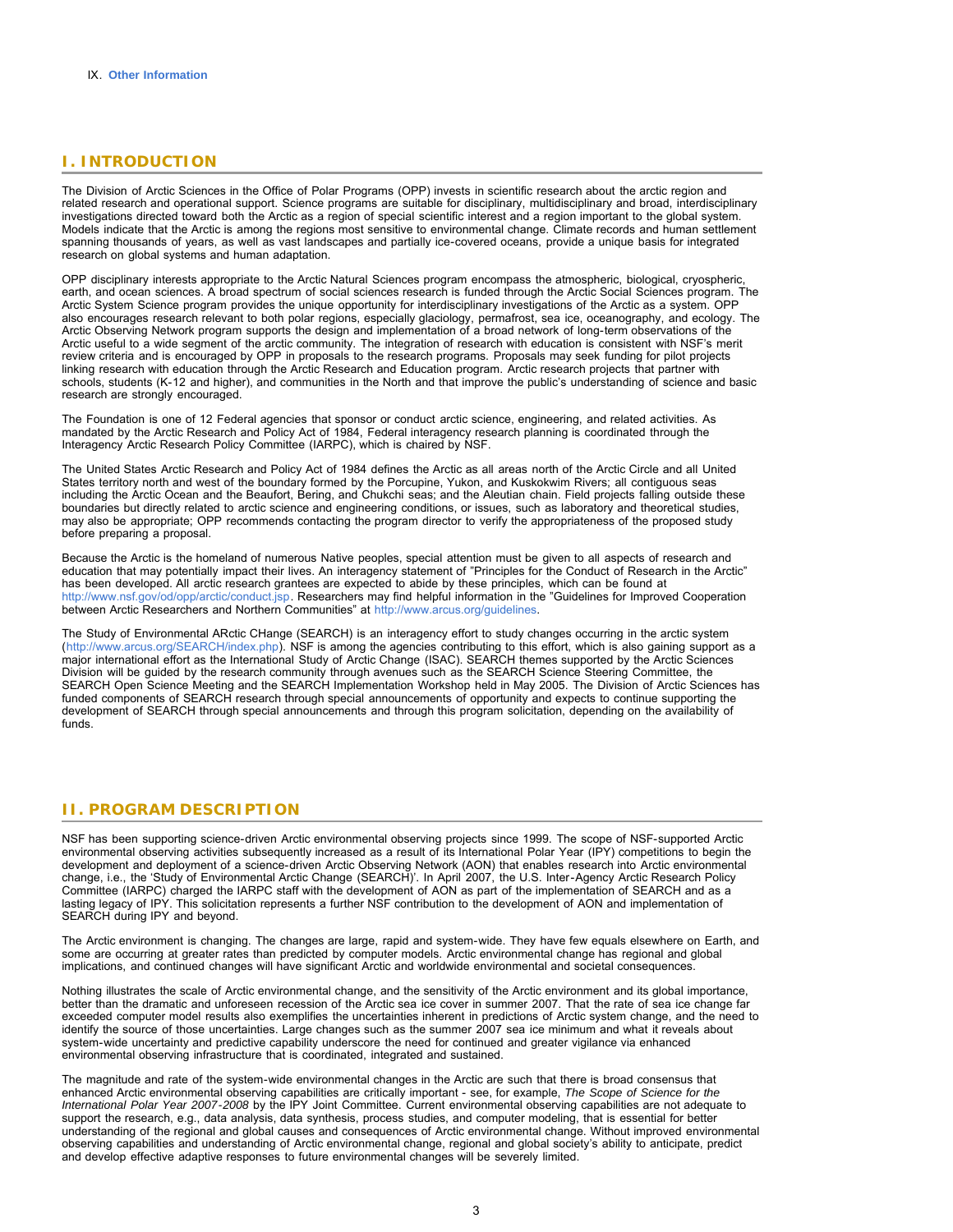This solicitation invites proposals for the following activities:

- continuation of existing NSF-supported AON projects;
- the initiation of new AON projects; and
- projects that address environmental observing system coverage, design and optimization.

AON encompasses physical, biological and human observations, including indigenous knowledge, of the land, ocean and atmosphere (to a maximum altitude of ~90 km, i.e., the top of the mesosphere). Proposals must include a scientific rationale as to why the proposed activity, data (including frequency and duration of observations) and geographic location are essential to research that will advance the understanding of Arctic environmental change.

AON is a major part of the SEARCH Observing Change component, and it can not develop in isolation from the other components of SEARCH, i.e., Understanding Change and Responding to Change. At the current stage of SEARCH implementation, connections among Observing Change and Understanding Change projects and activities are particularly important. While this solicitation will not consider proposals for research, e.g., data analysis, data synthesis, process studies and computer modeling, that will lead to understanding of Arctic environmental change, observing proposals should be informed by current understanding of Arctic environmental change, and describe how the project will contribute to future Understanding Change research projects and activities.

Proposers are encouraged to familiarize themselves with SEARCH reports ([http://www.arcus.org/search/index.php](http://www.nsf.gov/cgi-bin/good-bye?http://www.arcus.org/search/index.php)) and consider the scientific questions and priorities presented in the SEARCH Implementation Plan. Other useful documents include the US National Academies report *Toward an Integrated Arctic Observing Network* ([http://www.nap.edu/catalog.php?record\\_id=11607\)](http://www.nsf.gov/cgi-bin/good-bye?http://www.nap.edu/catalog.php?record_id=11607), the IARPC report *Arctic Observing Network (AON): Toward a U.S. Contribution to Pan-Arctic Observing* ([http://www.nsf.gov/pubs/2008/nsf0842/index.jsp\)](http://www.nsf.gov/pubs/2008/nsf0842/index.jsp), and and the *Arctic Observation Integration Workshops Report* ([http://www.arcus.org/search/meetings/2008/aow/report.php\)](http://www.nsf.gov/cgi-bin/good-bye?http://www.arcus.org/search/meetings/2008/aow/report.php).

### All funded projects must conform to the SEARCH data policy

([http://www.arcus.org/search/downloads/SEARCH\\_DataPolicy\\_051207.pdf\)](http://www.nsf.gov/cgi-bin/good-bye?http://www.arcus.org/search/downloads/SEARCH_DataPolicy_051207.pdf). Briefly, the SEARCH data policy requires (1) project data to be fully, freely, and openly available as quickly as possible after collection and quality control, and (2) data, metadata and documentation to be submitted to an appropriate national archive or repository. The only exceptions to this policy are some instances with human-dimensions data, where respect for confidentiality, intellectual property rights, or proprietary information sources might take precedence. Exceptions can also be made in cases where data release might cause harm.

AON data are considered to be community data and not subject to embargo periods. Proposals must include a data and information management plan that describes how full, free, open and immediate access to data and information by all researchers and others will be achieved during the course of the award, e.g., via a project Web site. Proposers should be aware that posting graphs on a Web site is not sufficient; original data and documentation must be made available. The data and information management plan must also include transfer of all data to a recognized data repository by the conclusion of the award. Proposals should include a letter from the repository describing its commitment to receive, archive and distribute the data. Proposers should budget for the costs (typically 10% of the total request) associated with data and information management, including preparation of data sets for submission to the repository and any repository charges.

NSF is currently supporting the development of the Cooperative Arctic Data and Information Service (CADIS: [http://www.eol.ucar.edu/projects/aon-cadis/\)](http://www.nsf.gov/cgi-bin/good-bye?http://www.eol.ucar.edu/projects/aon-cadis/) for AON data and information management. At a minimum, all projects must provide metadata to CADIS, but proposers are encouraged to take advantage of CADIS to meet all their data and information management needs. Proposers should discuss their data and information management needs with CADIS personnel. Information about current NSF-supported AON projects is also available at the CADIS Web site.

All proposals must include a plan for coordination and integration of the observing activity with other Arctic environmental observing activities. Proposals should demonstrate how the proposed activity will have a greater impact through coordination and integration with other projects and programs. Documentation of this impact would include letters from collaborators that demonstrate their commitment to coordination and integration of observing activities, and sharing of resources.

All proposals must include a description of how coordination and integration (e.g., sharing data, information, equipment and logistics; attendance at annual AON PI meetings) with other NSF-supported Arctic observing projects will be achieved. Proposers will find information on the other NSF-funded AON projects at [http://www.eol.ucar.edu/projects/aon-cadis/projects/.](http://www.nsf.gov/cgi-bin/good-bye?http://www.eol.ucar.edu/projects/aon-cadis/projects/) Proposers should also consider coordination and integration with other Federal agencies, observing projects in other countries, and projects coordinated internationally. Proposers will find information about the Arctic observing activities of other Federal agencies in the IARPC report *'Arctic Observing Network (AON): Toward a U.S. Contribution to Pan-Arctic Observing'* ([http://www.nsf.gov/pubs/2008/nsf0842/index.jsp\)](http://www.nsf.gov/pubs/2008/nsf0842/index.jsp).

Proposals for the continuation of existing NSF-supported Arctic environmental observing projects must include the following information: (1) evidence that data and information have been deposited at a recognized data archive/repository, where full, free, open and immediate access is possible for all researchers and others; (2) evidence that, during the course of the project, data and information have been fully, freely, openly and immediately accessible to all researchers and others, (3) evidence that the data have been used by other researchers, and have contributed to new scientific knowledge and understanding of Arctic environmental system change; (4) a scientific rationale for why the observations should be continued; and (5) why NSF should support continued observations.

Proposals for new Arctic environmental observing projects should also explain why NSF is the appropriate agency to support the proposed observations. With the exception of proposals for AON coverage, design and optimization, all proposals should address the long-term sustainability of the proposed observing activity. NSF does not provide indefinite support, and all proposers should consider how many years of data are required to meet the needs of the data analysis, data synthesis, process studies and computer modeling that would contribute to the Understanding Change component of SEARCH. All proposals should also address the potential for transfer of responsibility to an operational agency, and, where appropriate, include a transition plan and letter of interest from an agency that that would assume responsibility for the observations.

The implementation of AON in the years beyond IPY will benefit from formal analysis of observing system coverage, and design and optimization studies. Proposals addressing coverage, design and optimization should be informed by Chapter 6 in the US National Academies report *'Toward an Integrated Arctic Observing Network'* ([http://www.nap.edu/catalog.php?record\\_id=11607\)](http://www.nsf.gov/cgi-bin/good-bye?http://www.nap.edu/catalog.php?record_id=11607). Proposers should also consider previous and current NSF investments in Arctic observing (for more information go to [http://www.eol.ucar.edu/projects/aon-cadis/projects/\)](http://www.nsf.gov/cgi-bin/good-bye?http://www.eol.ucar.edu/projects/aon-cadis/projects/) and have the flexibility and adaptability to take into account the observing projects that will be funded via this solicitation. The Arctic observing activities of other Federal agencies (e.g., the IARPC AON report *'Arctic Observing Network: Toward a U.S. Contribution to Pan-Arctic Observing'*, [http://www.nsf.gov/od/opp/arctic/arctrsch/start.jsp\)](http://www.nsf.gov/od/opp/arctic/arctrsch/start.jsp)

and international projects and programs should also be taken into account. Proposals for analysis of observing system coverage, and design and optimization studies must also include a plan for making the results fully, freely and openly available in a timely fashion.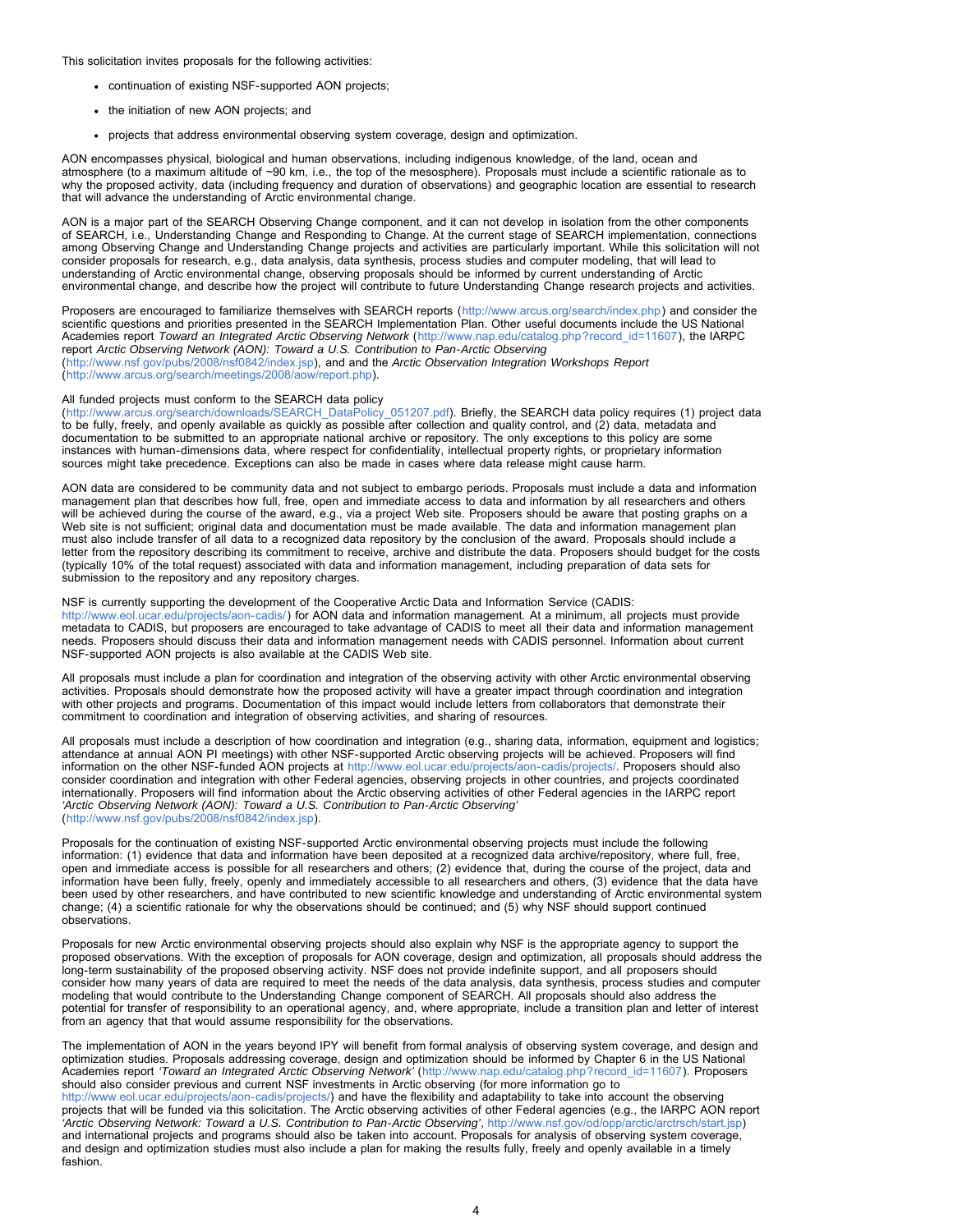It is anticipated that many projects will require field support. For proper review of proposals and to initiate logistics planning and budgeting, the Project Description must include a section that describes the scope of fieldwork, including location, schedule, major equipment, number of people, maps and figures. It is anticipated that many projects will require the services of a third-party field support provider such as CH2M Hill Polar Services (CPS) or the Barrow Arctic Science Consortium (BASC). Proposers planning to use a third-party provider must contact them for an itemized estimate that will be included in the proposal in **Special Information and Supplementary Information**. Alternatively, proposers can organize their own logistics, and include field support costs in the grant budget request along with a comprehensive justification and rationale. For more information on field support planning, see **Proposals Involving Arctic Field Work** in Section V.A.

<span id="page-4-0"></span>Proposers should consult the full text of this solicitation for further information on proposal preparation, fieldwork, data management, review criteria, award conditions and other pertinent information.

## **III. AWARD INFORMATION**

Pending availability of funds, up to \$24,000,000 might be available for this solicitation for the period FY09 through FY13. This does not include logistics support that might be provided by the Arctic Research Support and Logistics program. NSF estimates 15 to 20 awards will be made as continuing grants. Awards will be up to 3-5 years in duration, depending on the type of observation project and the need for extended support. Estimated program budget, number of awards and average award size/duration are subject to the availability of funds.

# <span id="page-4-1"></span>**IV. ELIGIBILITY INFORMATION**

### **Organization Limit:**

Proposals may only be submitted by the following:

- Universities and Colleges Universities and two- and four-year colleges (including community colleges) accredited in, and having a campus located in the US, acting on behalf of their faculty members. Such organizations also are referred to as academic institutions.
- Non-profit, non-academic organizations: Independent museums, observatories, research labs, professional societies and similar organizations in the U.S. associated with educational or research activities.
- Other Federal Agencies and Federally Funded Research and Development Centers (FFRDCs): Contact the appropriate program before preparing a proposal for submission.

#### **PI Limit:**

None Specified

**Limit on Number of Proposals per Organization:**

None Specified **Limit on Number of Proposals per PI:**

None Specified

<span id="page-4-2"></span>**Additional Eligibility Info:**

## **V. PROPOSAL PREPARATION AND SUBMISSION INSTRUCTIONS**

# **A. Proposal Preparation Instructions**

**Full Proposal Instructions:** Proposals submitted in response to this program solicitation should be prepared and submitted in accordance with the guidelines specified in the NSF Grant Proposal Guide (GPG). The complete text of the GPG is available electronically on the NSF website at: [http://www.nsf.gov/publications/pub\\_summ.jsp?ods\\_key=gpg.](http://www.nsf.gov/publications/pub_summ.jsp?ods_key=gpg) Paper copies of the GPG may be obtained from the NSF Publications Clearinghouse, telephone (703) 292-PUBS (7827) or by e-mail from [nsfpubs@nsf.gov.](mailto:nsfpubs@nsf.gov)

#### **In addition to the following, please refer to Section II, Program Description, for specific proposal preparation information and instructions.**

Proposals may be returned without review for failing to comply with the Grant Proposal Guide, this solicitation and the instructions that supplement the GPG (if submitted via FastLane) or the NSF Grants.gov Application Guide (if submitted via Grants.gov).

Please note:

- Proposals that are re-submissions must be substantially changed from the original,
- Proposals must comply with specifications for minimum font size and maximum lines and characters per centimeter,
- Biosketches must follow formatting rules, in particular, do not include more than 10 publications,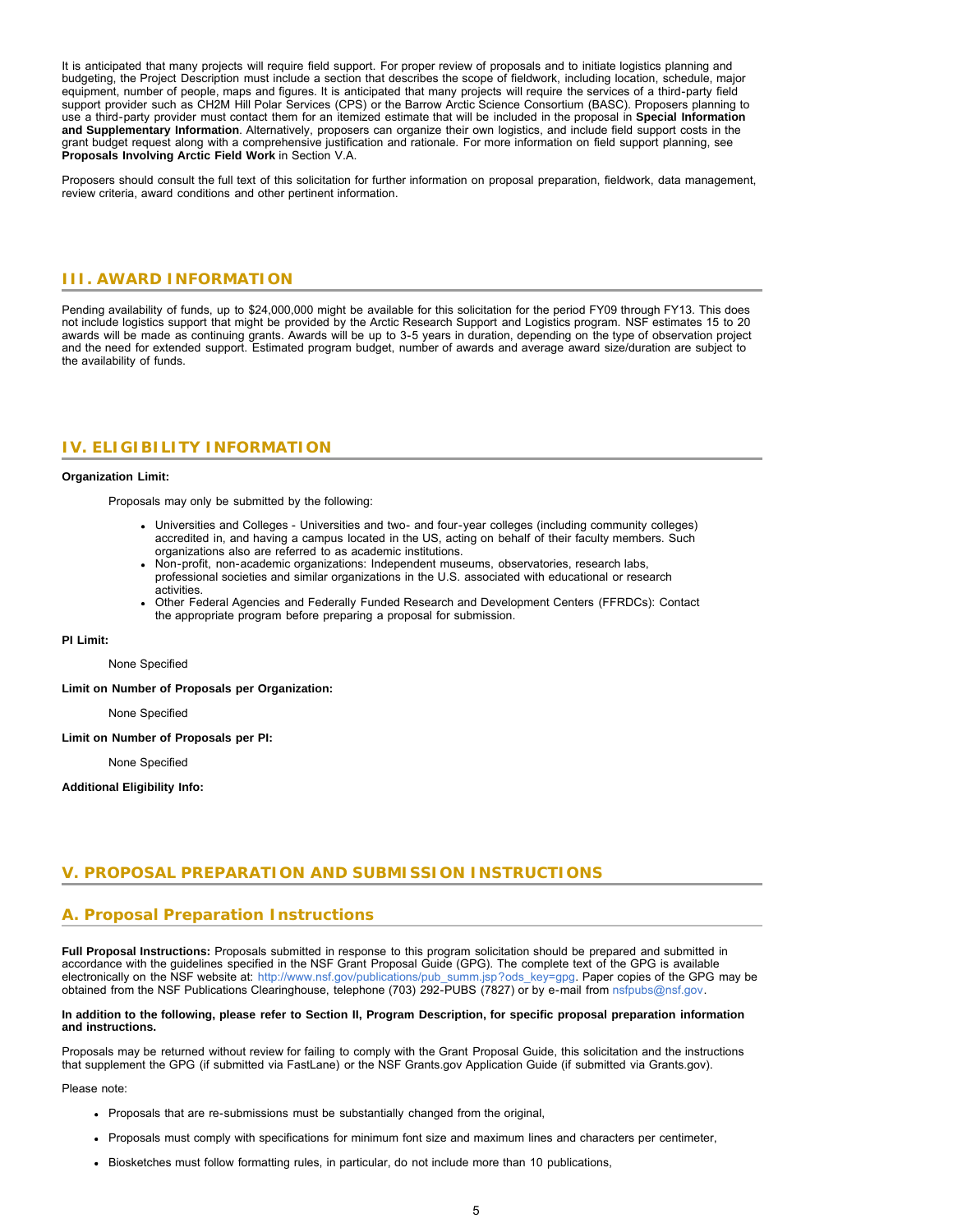For efficiency of processing, please arrange entries alphabetically by last name in lists such as collaborators, students, advisors, other affiliations, and suggested reviewers.

## **Principles for the Conduct of Research in the Arctic**

Researchers should conform to the *Principles for the Conduct of Research in the Arctic*, prepared by the Social Science Task Force of the U.S. Interagency Arctic Research Policy Committee (IARPC) and approved by IARPC in 1990. These principles apply to all researchers and are listed at [http://www.nsf.gov/od/opp/arctic/conduct.jsp.](http://www.nsf.gov/od/opp/arctic/conduct.jsp) Proposers may also find the "Guidelines for Improved Cooperation between Northern Communities and Arctic Researchers" helpful ([http://www.arcus.org/guidelines](http://www.nsf.gov/cgi-bin/good-bye?http://www.arcus.org/guidelines)).

## **Proposals Involving Human Subjects**

The NSF Grant Proposal Guide ([http://www.nsf.gov/publications/pub\\_summ.jsp?ods\\_key=gpg](http://www.nsf.gov/publications/pub_summ.jsp?ods_key=gpg)) provides procedural information for projects with human subjects in the section Projects Involving Human Subjects. Investigators must ensure that human subjects are protected from research risks in conformance with the relevant federal policy known as the Common Rule (*Federal Policy for the Protection of Human Subjects*, 45 CFR 690). Additional information is available at [http://www.nsf.gov/bfa/dias/policy/human.jsp.](http://www.nsf.gov/bfa/dias/policy/human.jsp) Letters of permission or approval, such as those from Native organizations or communities in which the work will take place, should be included in the Supplementary Documents section of proposal.

## **Proposals Involving Arctic Field Work**

The Arctic Research Support and Logistics (RSL) program was created to enhance access and safety in the Arctic and interactions with arctic communities. Investigators are encouraged to propose effective and efficient use of logistics resources to reach research goals and cooperate with communities near field research sites. Support from the RSL program is available to projects funded by the Arctic Sciences Division, pending availability of funds. The program endeavors to leverage support to projects funded by other divisions at NSF or other federal agencies also pending availability of funds. More information is available on the RSL program web site ([http://www.nsf.gov/od/opp/arctic/res\\_log\\_sup.jsp](http://www.nsf.gov/od/opp/arctic/res_log_sup.jsp)).

The Foundation and researchers to whom it makes awards are obliged to conform to the various acts governing activities affecting the environment and cultural or historic properties. Researchers should be aware of these acts and adhere to their requirements. Further information concerning environmental issues is provided below under the heading 'Environmental Policy Considerations of Fieldwork'.

#### *Requesting support*

The Arctic Sciences Division does not require the use of logistics forms for arctic fieldwork. However, for proper review of the proposed work and to initiate logistics planning, the anticipated fieldwork should be described in the proposal in sufficient detail to enable reviewers to appreciate the scope of logistics requirements. Proposals are encouraged to include a section in the Project Description outlining the planned fieldwork, schedule, locations, required services and platforms, maps and related information.

If a third-party is arranging logistics (a logistics contractor or provider receiving funds directly from NSF), logistics costs should not be included in the proposal budget request. Instead, a description of the support required and cost if known should be included in the budget justification to allow the logistics provider and reviewers to assess the scope, cost and feasibility and initiate planning. Contact all third-party logistics providers prior to proposal submission to let them know what you are planning. If time allows, these providers should provide a letter to include in the supplementary documents section that describes the scope of logistics support required and estimates the cost.

#### *Timing of Requests*

Proposals requesting support for field work from the Arctic Division science or logistics programs should be submitted a year or more in advance of the field season to allow for logistics planning and budgeting. For example, proposals submitted in autumn 2008 should not plan to go to the field in summer of 2009, but rather in 2010. Third-party logistics providers may be able to accommodate shorter planning times but should be consulted prior to proposal submission to verify feasibility and availability of funds to support the request.

## **Logistics Providers and Field Stations**

The RSL program works with several organizations to meet the needs of arctic field research. NSF's prime arctic logistics contractor is CH2M Hill Polar Services (CPS; [http://www.polar.ch2m.com/](http://www.nsf.gov/cgi-bin/good-bye?http://www.polar.ch2m.com/)), formerly known as VECO Polar Resources. CPS can provide advanced planning for projects, regardless of whether they ultimately provide the logistics services. CPS supports projects throughout the Arctic, including Greenland, Russia, Canada, Svalbard, Alaska and the Arctic Ocean. They are helpful in proposal preparation and can provide logistics scope letters to establish the feasibility and estimated cost of proposed logistics. They do not charge proposers for this service. Investigators are encouraged to contact CPS to develop a preliminary plan and to provide project support if appropriate. The RSL program will work with CPS, the investigator and funding program manager to determine if requests are supportable.

#### **Barrow, Alaska**

Researchers proposing to work near Barrow, Alaska are required to contact the Barrow Arctic Science Consortium (BASC) prior to submission of a proposal. Please use the online logistics help form available on their website ([http://www.sfos.uaf.edu/basc/](http://www.nsf.gov/cgi-bin/good-bye?http://www.sfos.uaf.edu/basc/)). BASC funding is through a cooperative agreement with the RSL program. Support requested from BASC must be approved by NSF through the cooperative agreement mechanism, thus BASC cannot make commitments, but can scope out the type and cost of support requested and provide it if approved by the RSL program or paid for directly by the user.

#### **Greenland**

Principal investigators contemplating work in Greenland should obtain the Danish Polar Center application form for research in Greenland. Application forms are available at [http://www.dpc.dk/sw6492.asp](http://www.nsf.gov/cgi-bin/good-bye?http://www.dpc.dk/sw6492.asp). A copy of the application should be included in the Supplementary Documents section of the proposal.

## **Toolik Field Station, Alaska**

Researchers proposing to work at Toolik Field Station are required to contact the station prior to submission of a proposal to ensure the project can be accommodated, see ([http://www.uaf.edu/toolik/\)](http://www.nsf.gov/cgi-bin/good-bye?http://www.uaf.edu/toolik/). Please use their online reservations forms to request use of the facilities. Toolik is funded by a cooperative agreement between the Institute of Arctic Biology at the University of Alaska Fairbanks and the RSL program. The RSL program will work with the investigator, funding program manager, Toolik and CH2M Hill to determine if requests can be supported.

### **UNOLS, USCG, and other Vessel Requests**

Researchers intending to use a vessel from the University-National Oceanographic Laboratory System (UNOLS) or U.S. Coast Guard (USCG) vessels should follow the UNOLS procedure ([http://www.unols.org/\)](http://www.nsf.gov/cgi-bin/good-bye?http://www.unols.org/). If requesting use of a non-UNOLS or USCG vessel, please include a letter from the vessel operator with an estimate of the costs, supportability, and approximate schedule of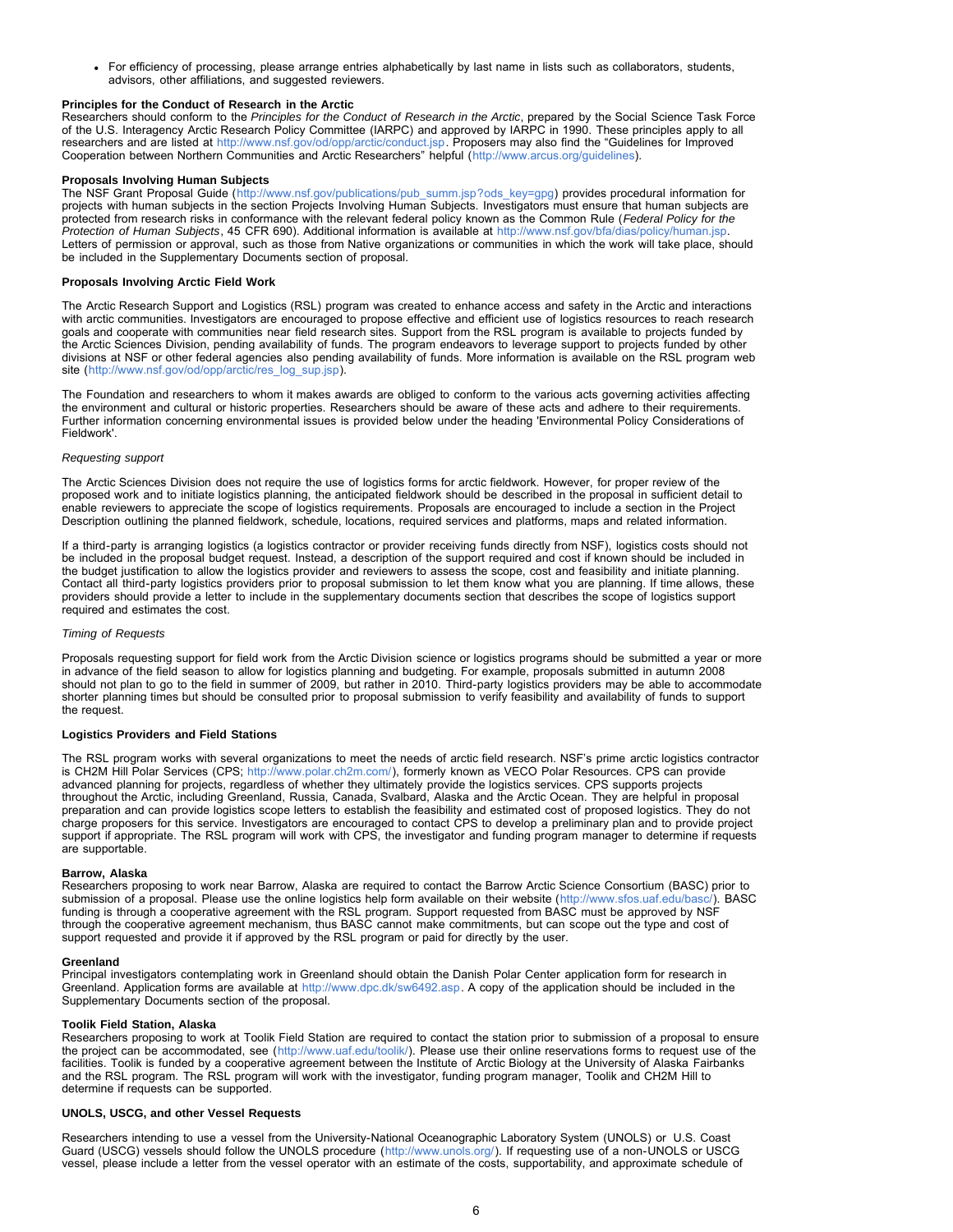the work in the proposal supplementary documents. The RSL program will work with the vessel operator and the investigator to determine if the request is supportable.

## **Additional Logistics Services**

### **Drilling Services**

For ice core and other drilling services, please select your preferred provider and request an estimate to include in your proposal. Ice Core Drilling Services (ICDS) has provided drilling support to arctic projects. For drilling services through ICDS or any other provider, please contact them during the proposal stage for an estimate of costs and include this estimate and a letter from ICDS in the supplementary documents of your proposal ([http://www.ssec.wisc.edu/icds/](http://www.nsf.gov/cgi-bin/good-bye?http://www.ssec.wisc.edu/icds/)). The RSL program will work with the investigator, funding program manager, and their selected drilling provider to determine if the request can be supported.

### **GPS and Ground-based LiDAR**

UNAVCO ([http://www.unavco.org](http://www.nsf.gov/cgi-bin/good-bye?http://www.unavco.org)) is a non-profit organization funded by a cooperative agreement with NSF's Earth Sciences Division to support and promote Earth science by advancing high-precision geodetic and strain techniques such as the Global Positioning System (GPS). UNAVCO provides state-of-the-art GPS equipment and field engineering support for projects, by installing, operating and maintaining continuous GPS networks globally, undertaking new technology development and evaluating commercially available products for research applications, and by archiving GPS data and data products for future applications. UNAVCO maintains Differential GPS stations, has developed a ground-based LiDAR capability and provides other services to arctic researchers. Investigators should contact Bjorn Johns at UNAVCO ([bjorn@unavco.org](mailto:bjorn@unavco.org) or 303-381-7470) for a proposal letter and budget estimate to include in the supplementary documents section of the proposal. NSF will work with the investigator and UNAVCO to determine if the request can be supported.

### **National Center for Airborne Laser Mapping (NCALM)**

NCALM is supported through a cooperative agreement with NSF's Earth Sciences Division to provide laser mapping services to projects. If you need such services, please contact NCALM about your project needs and include a letter with an estimate of costs from NCALM in the supplementary documents of your proposal ([http://www.ncalm.org/\)](http://www.nsf.gov/cgi-bin/good-bye?http://www.ncalm.org/). NSF will work with the investigator and NCALM to determine if the request can be supported.

### **Environmental Policy Considerations of Fieldwork**

Federal agencies must comply with the National Environmental Policy Act (NEPA). Most NSF awards support individual scientific research projects and are not considered 'major Federal actions significantly affecting the quality of the human environment'. Projects involving construction, drilling or major disturbance to the local environment may require an assessment of environmental impacts.

In addition to NEPA, all federal agencies are regulated under acts such as the Endangered Species Act, the Marine Mammal Protection Act, and the National Historic Preservation Act. Researchers proposing work that may affect cultural or historic properties, or whose work involves tribal lands must cooperate with the agency in complying with the consultation requirements of section 106 of the National Historic Preservation Act. For additional information on cultural or historic preservation issues, see the Advisory Council on Historic Preservation's web site at [http://www.achp.gov/work106.html.](http://www.achp.gov/work106.html)

Researchers proposing projects with fieldwork involving perturbation of the environment, excavation of archaeological sites, use of underwater seismic air guns, drilling, construction, or other activity that may be considered a major Federal action should contact the Environmental Officer of the Office of Polar Programs, Dr. Polly Penhale ([ppenhale@nsf.gov](mailto:ppenhale@nsf.gov)) for guidance on environmental consultations, permitting, and NSF's obligations under existing environmental laws.

#### **Identify this Solicitation Number on the Proposal Cover Sheet.**

Proposers are reminded to identify the program solicitation number (Populated with NSF Number at Clearance) in the program solicitation block on the NSF Cover Sheet For Proposal to the National Science Foundation. Compliance with this requirement is critical to determining the relevant proposal processing guidelines. Failure to submit this information may delay processing.

# <span id="page-6-0"></span>**B. Budgetary Information**

**Cost Sharing:** Cost sharing is not required under this solicitation.

# <span id="page-6-1"></span>**C. Due Dates**

**Full Proposal Deadline(s)** (due by 5 p.m. proposer's local time):

#### September 30, 2008

Any proposer who wishes to submit a proposal after the Proposal Deadline must contact the AON Program Director for approval. This is essential for orderly and timely review of all submissions. Failure to obtain prior approval for late submission of a proposal might result in the proposal being returned without review.

# <span id="page-6-2"></span>**D. FastLane Requirements**

Proposers are required to prepare and submit all proposals for this program solicitation through use of the NSF FastLane system. Detailed instructions regarding the technical aspects of proposal preparation and submission via FastLane are available at: [http://www.fastlane.nsf.gov/a1/newstan.htm.](http://www.fastlane.nsf.gov/a1/newstan.htm) For FastLane user support, call the FastLane Help Desk at 1-800-673-6188 or e-mail [fastlane@nsf.gov.](mailto:fastlane@nsf.gov) The FastLane Help Desk answers general technical questions related to the use of the FastLane system. Specific questions related to this program solicitation should be referred to the NSF program staff contact(s) listed in Section VIII of this funding opportunity.

*Submission of Electronically Signed Cover Sheets*. The Authorized Organizational Representative (AOR) must electronically sign the proposal Cover Sheet to submit the required proposal certifications (see Chapter II, Section C of the [Grant Proposal Guide](http://www.nsf.gov/publications/pub_summ.jsp?ods_key=gpg) for a listing of the certifications). The AOR must provide the required electronic certifications within five working days following the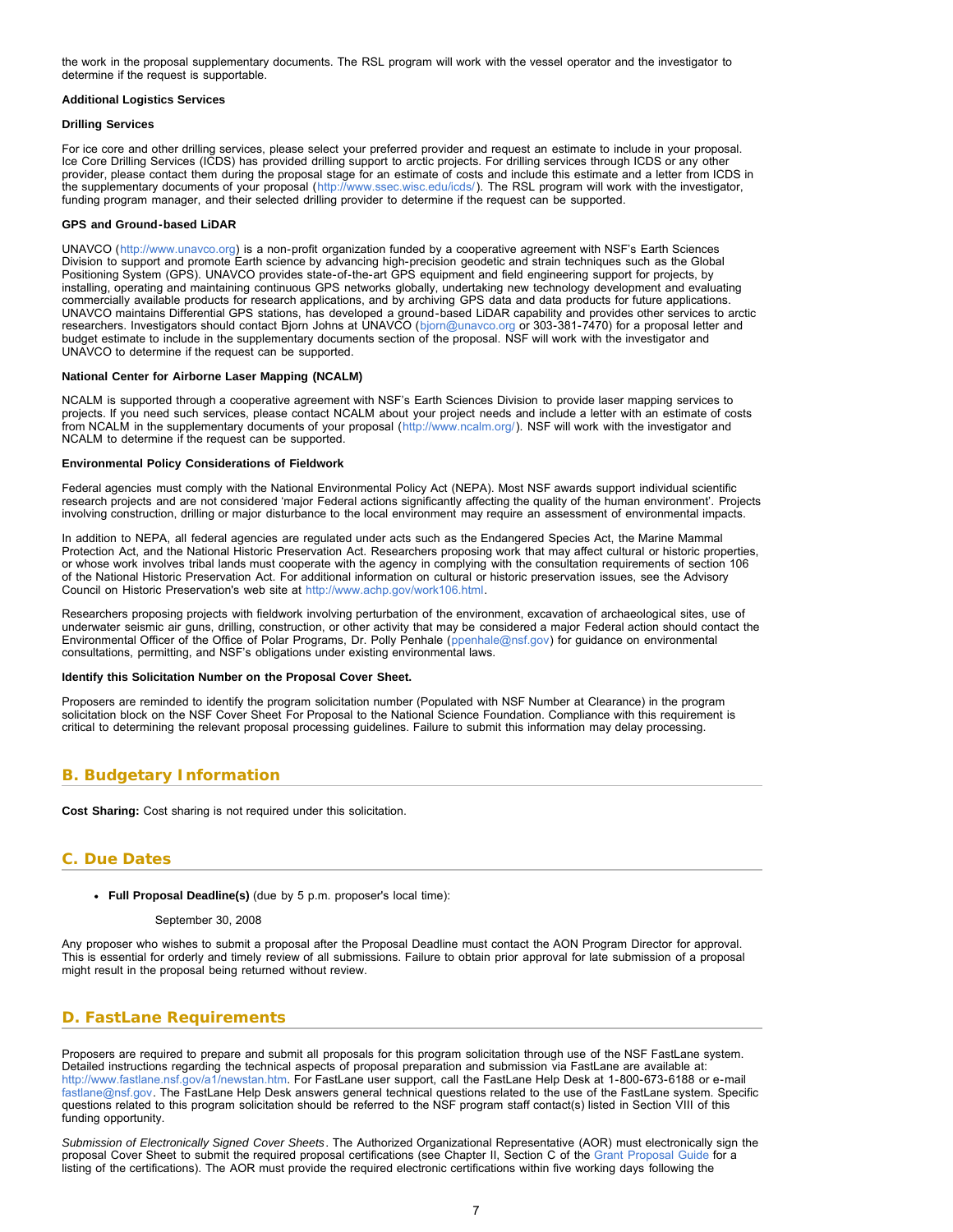<span id="page-7-0"></span>electronic submission of the proposal. Further instructions regarding this process are available on the FastLane Website at: [https://www.fastlane.nsf.gov/fastlane.jsp.](https://www.fastlane.nsf.gov/fastlane.jsp)

# **VI. NSF PROPOSAL PROCESSING AND REVIEW PROCEDURES**

<span id="page-7-1"></span>Proposals received by NSF are assigned to the appropriate NSF program where they will be reviewed if they meet NSF proposal preparation requirements. All proposals are carefully reviewed by a scientist, engineer, or educator serving as an NSF Program Officer, and usually by three to ten other persons outside NSF who are experts in the particular fields represented by the proposal. These reviewers are selected by Program Officers charged with the oversight of the review process. Proposers are invited to suggest names of persons they believe are especially well qualified to review the proposal and/or persons they would prefer not review the proposal. These suggestions may serve as one source in the reviewer selection process at the Program Officer's discretion. Submission of such names, however, is optional. Care is taken to ensure that reviewers have no conflicts of interest with the proposal.

# **A. NSF Merit Review Criteria**

All NSF proposals are evaluated through use of the two National Science Board (NSB)-approved merit review criteria: intellectual merit and the broader impacts of the proposed effort. In some instances, however, NSF will employ additional criteria as required to highlight the specific objectives of certain programs and activities.

The two NSB-approved merit review criteria are listed below. The criteria include considerations that help define them. These considerations are suggestions and not all will apply to any given proposal. While proposers must address both merit review criteria, reviewers will be asked to address only those considerations that are relevant to the proposal being considered and for which the reviewer is qualified to make judgements.

### **What is the intellectual merit of the proposed activity?**

How important is the proposed activity to advancing knowledge and understanding within its own field or across different fields? How well qualified is the proposer (individual or team) to conduct the project? (If appropriate, the reviewer will comment on the quality of the prior work.) To what extent does the proposed activity suggest and explore creative, original, or potentially transformative concepts? How well conceived and organized is the proposed activity? Is there sufficient access to resources?

## **What are the broader impacts of the proposed activity?**

How well does the activity advance discovery and understanding while promoting teaching, training, and learning? How well does the proposed activity broaden the participation of underrepresented groups (e.g., gender, ethnicity, disability, geographic, etc.)? To what extent will it enhance the infrastructure for research and education, such as facilities, instrumentation, networks, and partnerships? Will the results be disseminated broadly to enhance scientific and technological understanding? What may be the benefits of the proposed activity to society?

Examples illustrating activities likely to demonstrate broader impacts are available electronically on the NSF website at: <http://www.nsf.gov/pubs/gpg/broaderimpacts.pdf>.

Mentoring activities provided to postdoctoral researchers supported on the project, as described in a one-page supplementary document, will be evaluated under the Broader Impacts criterion.

NSF staff also will give careful consideration to the following in making funding decisions:

#### *Integration of Research and Education*

One of the principal strategies in support of NSF's goals is to foster integration of research and education through the programs, projects, and activities it supports at academic and research institutions. These institutions provide abundant opportunities where individuals may concurrently assume responsibilities as researchers, educators, and students and where all can engage in joint efforts that infuse education with the excitement of discovery and enrich research through the diversity of learning perspectives.

### *Integrating Diversity into NSF Programs, Projects, and Activities*

Broadening opportunities and enabling the participation of all citizens -- women and men, underrepresented minorities, and persons with disabilities -- is essential to the health and vitality of science and engineering. NSF is committed to this principle of diversity and deems it central to the programs, projects, and activities it considers and supports.

## <span id="page-7-2"></span>**B. Review and Selection Process**

Proposals submitted in response to this program solicitation will be reviewed by Ad hoc Review and/or Panel Review.

Reviewers will be asked to formulate a recommendation to either support or decline each proposal. The Program Officer assigned to manage the proposal's review will consider the advice of reviewers and will formulate a recommendation.

After scientific, technical and programmatic review and consideration of appropriate factors, the NSF Program Officer recommends to the cognizant Division Director whether the proposal should be declined or recommended for award. NSF is striving to be able to tell applicants whether their proposals have been declined or recommended for funding within six months. The time interval begins on the deadline or target date, or receipt date, whichever is later. The interval ends when the Division Director accepts the Program Officer's recommendation.

A summary rating and accompanying narrative will be completed and submitted by each reviewer. In all cases, reviews are treated as confidential documents. Verbatim copies of reviews, excluding the names of the reviewers, are sent to the Principal Investigator/Project Director by the Program Officer. In addition, the proposer will receive an explanation of the decision to award or decline funding.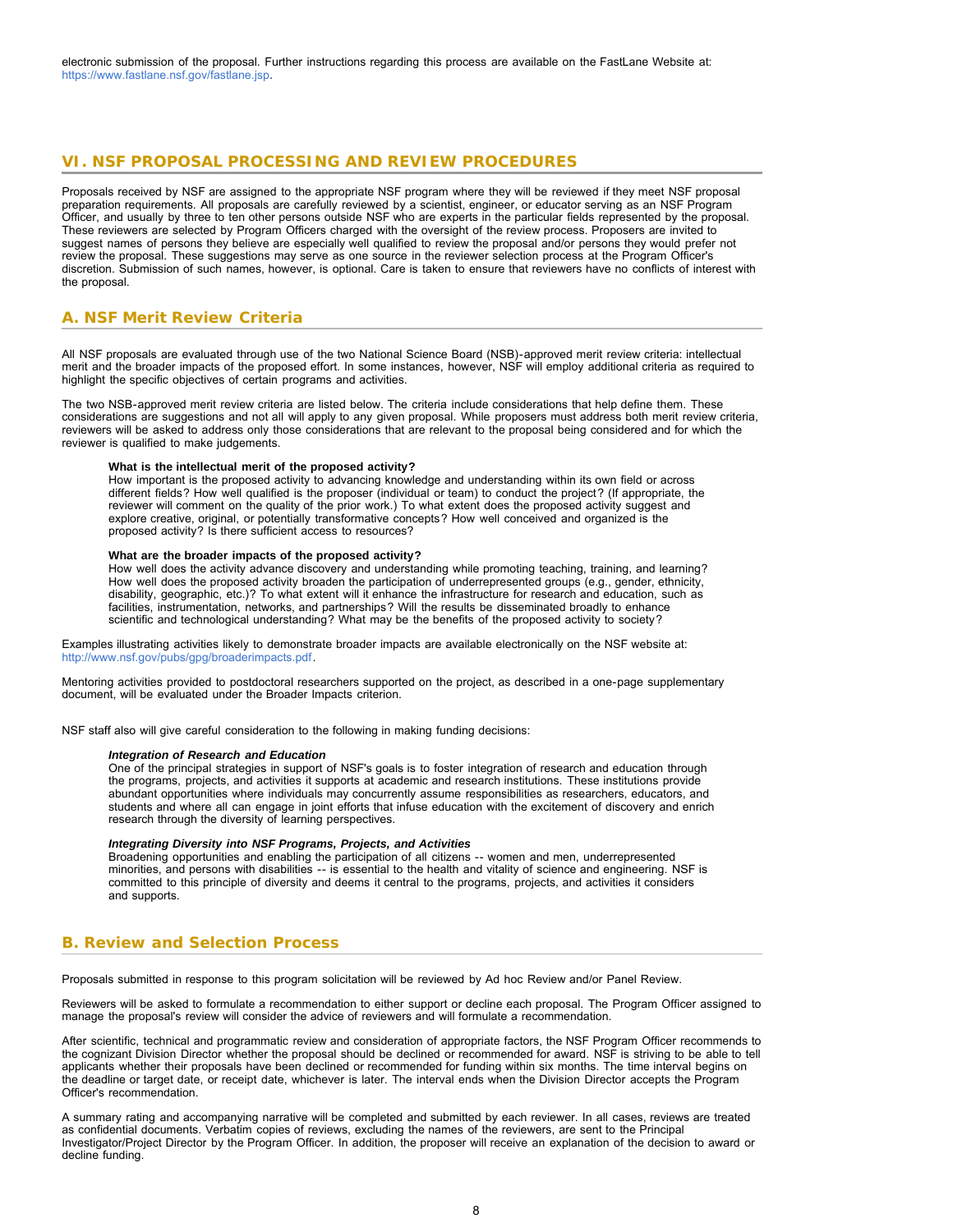In all cases, after programmatic approval has been obtained, the proposals recommended for funding will be forwarded to the Division of Grants and Agreements for review of business, financial, and policy implications and the processing and issuance of a grant or other agreement. Proposers are cautioned that only a Grants and Agreements Officer may make commitments, obligations or awards on behalf of NSF or authorize the expenditure of funds. No commitment on the part of NSF should be inferred from technical or budgetary discussions with a NSF Program Officer. A Principal Investigator or organization that makes financial or personnel commitments in the absence of a grant or cooperative agreement signed by the NSF Grants and Agreements Officer does so at their own risk.

# <span id="page-8-0"></span>**VII. AWARD ADMINISTRATION INFORMATION**

# <span id="page-8-1"></span>**A. Notification of the Award**

Notification of the award is made to *the submitting organization* by a Grants Officer in the Division of Grants and Agreements. Organizations whose proposals are declined will be advised as promptly as possible by the cognizant NSF Program administering the program. Verbatim copies of reviews, not including the identity of the reviewer, will be provided automatically to the Principal Investigator. (See Section VI.B. for additional information on the review process.)

# <span id="page-8-2"></span>**B. Award Conditions**

An NSF award consists of: (1) the award letter, which includes any special provisions applicable to the award and any numbered amendments thereto; (2) the budget, which indicates the amounts, by categories of expense, on which NSF has based its support (or otherwise communicates any specific approvals or disapprovals of proposed expenditures); (3) the proposal referenced in the award letter; (4) the applicable award conditions, such as Grant General Conditions (GC-1); \* or Research Terms and Conditions \* and (5) any announcement or other NSF issuance that may be incorporated by reference in the award letter. Cooperative agreements also are administered in accordance with NSF Cooperative Agreement Financial and Administrative Terms and Conditions (CA-FATC) and the applicable Programmatic Terms and Conditions. NSF awards are electronically signed by an NSF Grants and Agreements Officer and transmitted electronically to the organization via e-mail.

\*These documents may be accessed electronically on NSF's Website at [http://www.nsf.gov/awards/managing/award\\_conditions.jsp?](http://www.nsf.gov/awards/managing/award_conditions.jsp?org=NSF) [org=NSF.](http://www.nsf.gov/awards/managing/award_conditions.jsp?org=NSF) Paper copies may be obtained from the NSF Publications Clearinghouse, telephone (703) 292-7827 or by e-mail from [nsfpubs@nsf.gov.](mailto:nsfpubs@nsf.gov)

More comprehensive information on NSF Award Conditions and other important information on the administration of NSF awards is contained in the NSF *Award & Administration Guide* (AAG) Chapter II, available electronically on the NSF Website at [http://www.nsf.gov/publications/pub\\_summ.jsp?ods\\_key=aag.](http://www.nsf.gov/publications/pub_summ.jsp?ods_key=aag)

### **Special Award Conditions:**

**Principles for the Conduct of Research in the Arctic:** Principal Investigators are expected to follow the *Principles for the Conduct of Research in the Arctic*, prepared by the Social Science Task Force of the U.S. Interagency Arctic Research Policy Committee (IARPC) and approved by IARPC in 1990. These principles are listed at [http://www.nsf.gov/od/opp/arctic/conduct.jsp.](http://www.nsf.gov/od/opp/arctic/conduct.jsp) Investigators may find useful the Guidelines for Improved Cooperation between Arctic Researchers and Northern Communities ([http://www.arcus.org/guidelines](http://www.nsf.gov/cgi-bin/good-bye?http://www.arcus.org/guidelines)).

### **Guidelines for Scientific Data (OPP 9-91)**

This statement provides guidelines from the Office of Polar Programs (OPP) at the National Science Foundation (NSF) and sets out special conditions applicable to OPP grants to implement the Foundation's Sharing Policy by assuring timely submission of OPPaward data to national data centers and other OPP-specified repositories for secondary use by the scientific community. The Office of Polar Programs, in conformance with NSF policy (see Grant Proposal Guide,<http://www.nsf.gov/pubsys/ods/getpub.cfm?gpg> ), expects investigators to share with other researchers, at no more than incremental cost and within a reasonable time, the data, derived data products, samples, physical collections and other supported materials gathered or created in the course of the research project. The purpose of this policy is to facilitate full and open access to data and materials for polar research from projects supported by OPP.

#### **General Guidelines**

For all OPP supported projects:

- All data and derived data products collected under OPP-awards, which are appropriate for submission to a national data center or OPP-specified data repository (OPP-approved web site), should be promptly submitted within a reasonable amount of time, as described below, in responsibilities of Principal Investigators of OPP-Awards.
- OPP considers the documentation of data sets, known as metadata, as vital to the exchange of information on polar research and to a data set's accessibility and longevity for reuse.
- Data archives of OPP-supported projects should include easily accessible information about the data holdings, including quality assessments, supporting ancillary information, and guidance for locating and obtaining the data.
- National and international standards should be used to the greatest extent possible for the collection, processing and communication of OPP-sponsored data sets.

#### **Responsibilities of Principal Investigators of OPP-Funded Awards**

Principal investigators should make their data available to all reasonable requests and where applicable the principal investigators should submit the data collected to designated data centers as soon as possible, but no later than two (2) years after the data are collected. Data sets from Arctic Observing Network projects are expected to be made publicly available immediately upon collection.

Principal investigators working in coordinated programs (multi-investigator and/or multi-agency programs) may (in consultation with the OPP program managers and other funding agencies involved) establish more stringent data submission procedures to meet the needs of these larger coordinated programs. Principal Investigators with OPP-funded awards should comply with data policies established for these coordinated programs and submit their data as required to the appropriate repository stipulated by the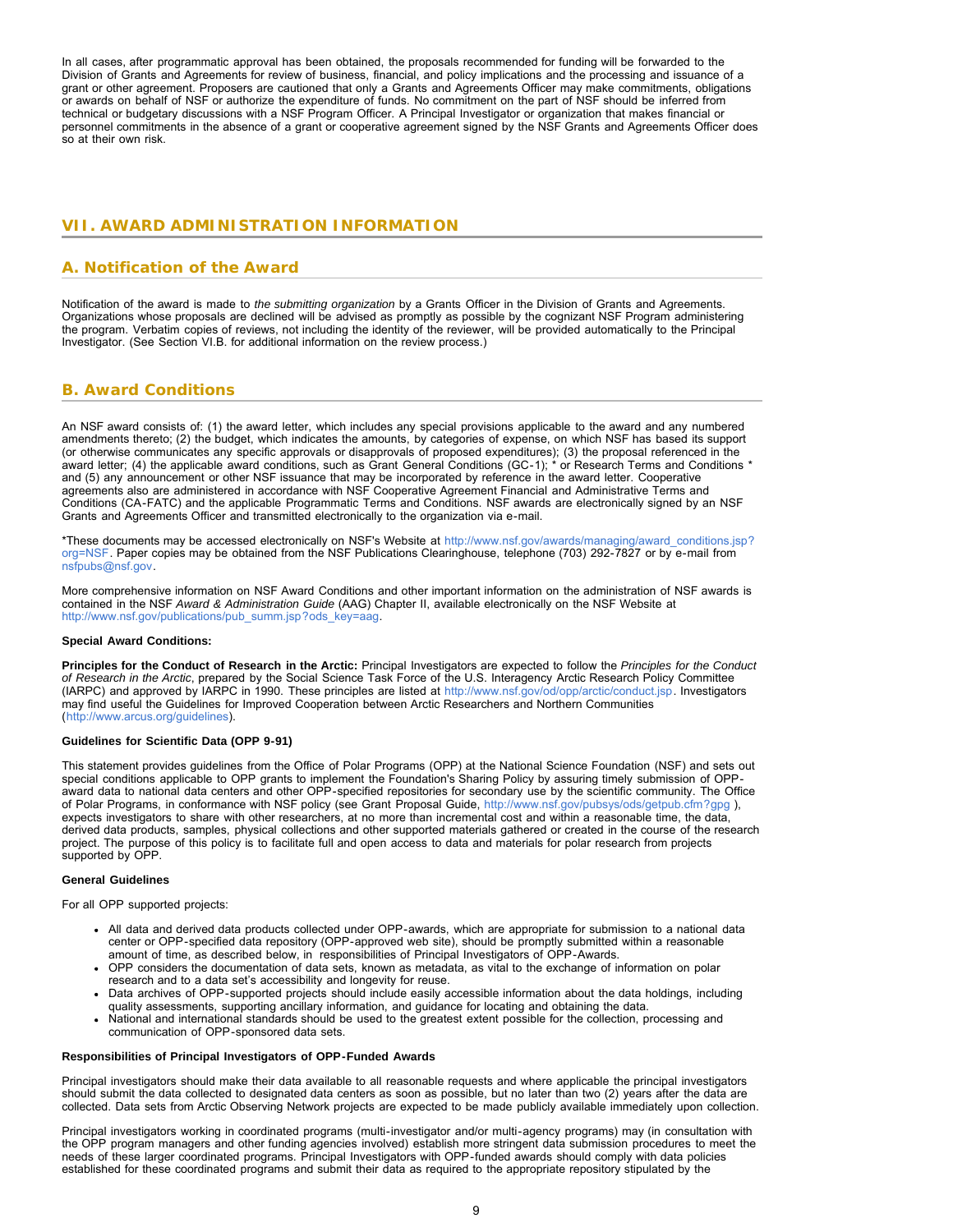coordinated program office.

Compliance with the data guidelines will be considered in the program managers overall evaluation of a Principal Investigator's prior support record.

## **Conditions for OPP Awards**

Principal Investigators of OPP-funded awards are REQUIRED to submit to appropriate electronic data directories, a description of their data (i.e., metadata) resulting from OPP-funded research in the form of a Directory Interchange Format (DIF) entry. Submission of the DIF may be at any time during the tenure of the grant. At the time of submission of the Final Report to NSF, a copy of the DIF must be sent to the cognizant program officer in OPP. Failure to provide final technical reports delays NSF review and processing of pending proposals for that Principal Investigator. Principal Investigators should examine the formats of the required reports in advance to assure availability of required data. Sample DIFs can be found on the Global Change Master Directory web page at [http://gcmd.gsfc.nasa.gov.](http://gcmd.gsfc.nasa.gov/)

Data sets from OPP supported arctic scientific research should go to the appropriate data center for the specific type of data collected. Any questions concerning this policy should be directed to the cognizant program officer in the Office of Polar Programs.

# <span id="page-9-0"></span>**C. Reporting Requirements**

For all multi-year grants (including both standard and continuing grants), the Principal Investigator must submit an annual project report to the cognizant Program Officer at least 90 days before the end of the current budget period. (Some programs or awards require more frequent project reports). Within 90 days after expiration of a grant, the PI also is required to submit a final project report, and a project outcomes report for the general public.

Failure to provide the required annual or final project reports, or the project outcomes report will delay NSF review and processing of any future funding increments as well as any pending proposals for that PI. PIs should examine the formats of the required reports in advance to assure availability of required data.

PIs are required to use NSF's electronic project-reporting system, available through FastLane, for preparation and submission of annual and final project reports. Such reports provide information on activities and findings, project participants (individual and organizational), publications, and other specific products and contributions. PIs will not be required to re-enter information previously provided, either with a proposal or in earlier updates using the electronic system. Submission of the report via FastLane constitutes certification by the PI that the contents of the report are accurate and complete. The project outcomes report must be prepared and submitted using Research.gov. This report serves as a brief summary, prepared specifically for the public, of the nature and outcomes of the project. This report will be posted on the NSF website exactly as it is submitted by the PI.

# <span id="page-9-1"></span>**VIII. AGENCY CONTACTS**

*Please note that the program contact information is current at the time of publishing. See program website for any updates to the points of contact.*

General inquiries regarding this program should be made to:

Erica Key, telephone: (703) 292-8029, email: [ekey@nsf.gov](mailto:ekey@nsf.gov)

<span id="page-9-2"></span>For questions related to the use of FastLane, contact:

FastLane Help Desk, telephone: 1-800-673-6188; e-mail: [fastlane@nsf.gov.](mailto:fastlane@nsf.gov)

# **IX. OTHER INFORMATION**

The NSF Website provides the most comprehensive source of information on NSF Directorates (including contact information), programs and funding opportunities. Use of this Website by potential proposers is strongly encouraged. In addition, National Science Foundation Update is a free e-mail subscription service designed to keep potential proposers and other interested parties apprised of new NSF funding opportunities and publications, important changes in proposal and award policies and procedures, and upcoming NSF Regional Grants Conferences. Subscribers are informed through e-mail when new publications are issued that match their identified interests. Users can subscribe to this service by clicking the "Get NSF Updates by Email" link on the [NSF web site.](http://www.nsf.gov/)

Grants.gov provides an additional electronic capability to search for Federal government-wide grant opportunities. NSF funding opportunities may be accessed via this new mechanism. Further information on Grants.gov may be obtained at [http://www.grants.gov.](http://www.grants.gov/)

# **ABOUT THE NATIONAL SCIENCE FOUNDATION**

The National Science Foundation (NSF) is an independent Federal agency created by the National Science Foundation Act of 1950, as amended (42 USC 1861-75). The Act states the purpose of the NSF is "to promote the progress of science; [and] to advance the national health, prosperity, and welfare by supporting research and education in all fields of science and engineering."

NSF funds research and education in most fields of science and engineering. It does this through grants and cooperative agreements to more than 2,000 colleges, universities, K-12 school systems, businesses, informal science organizations and other research